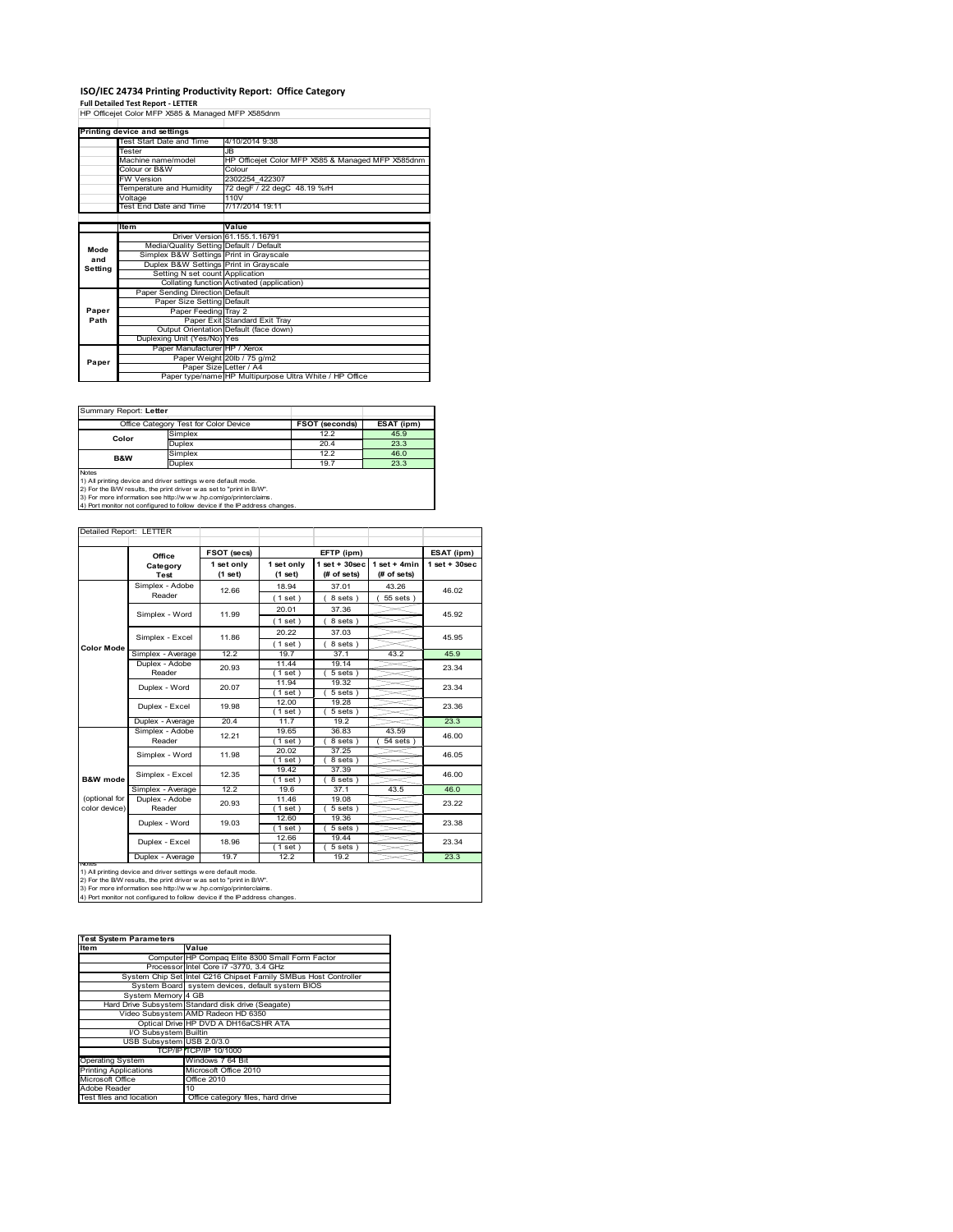# **ISO/IEC 24734 Printing Productivity Report: Office Category Full Detailed Test Report ‐ A4** HP Officejet Color MFP X585 & Managed MFP X585dnm

|         | Printing device and settings            |                                                         |
|---------|-----------------------------------------|---------------------------------------------------------|
|         | Test Start Date and Time                | 4/10/2014 9:38                                          |
|         | Tester                                  | JB.                                                     |
|         | Machine name/model                      | HP Officejet Color MFP X585 & Managed MFP X585dnm       |
|         | Colour or B&W                           | Colour                                                  |
|         | <b>FW Version</b>                       | 2302254 422307                                          |
|         | Temperature and Humidity                | 72 degF / 22 degC 48.19 %rH                             |
|         | Voltage                                 | 110V                                                    |
|         | <b>Test End Date and Time</b>           | 7/17/2014 19:11                                         |
|         |                                         |                                                         |
|         | <b>Item</b>                             | Value                                                   |
|         |                                         | Driver Version 61.155.1.16791                           |
| Mode    | Media/Quality Setting Default / Default |                                                         |
| and     | Simplex B&W Settings Print in Grayscale |                                                         |
| Setting | Duplex B&W Settings Print in Grayscale  |                                                         |
|         | Setting N set count Application         |                                                         |
|         |                                         | Collating function Activated (application)              |
|         | Paper Sending Direction Default         |                                                         |
|         | Paper Size Setting Default              |                                                         |
| Paper   | Paper Feeding Tray 2                    |                                                         |
| Path    |                                         | Paper Exit Standard Exit Tray                           |
|         |                                         | Output Orientation Default (face down)                  |
|         | Duplexing Unit (Yes/No) Yes             |                                                         |
|         | Paper Manufacturer HP / Xerox           |                                                         |
| Paper   |                                         | Paper Weight 20lb / 75 g/m2                             |
|         | Paper Size Letter / A4                  |                                                         |
|         |                                         | Paper type/name HP Multipurpose Ultra White / HP Office |

Summary Report: **A4**

| <b>JUILLIAR ROUDLAT</b>                                                                                                                              |                                       |                       |            |  |  |  |
|------------------------------------------------------------------------------------------------------------------------------------------------------|---------------------------------------|-----------------------|------------|--|--|--|
|                                                                                                                                                      | Office Category Test for Color Device | <b>FSOT (seconds)</b> | ESAT (ipm) |  |  |  |
| Colour                                                                                                                                               | Simplex                               | 12.6                  | 43.8       |  |  |  |
|                                                                                                                                                      | <b>Duplex</b>                         | 21.4                  | 22.7       |  |  |  |
| B&W                                                                                                                                                  | Simplex                               | 12.4                  | 44.0       |  |  |  |
|                                                                                                                                                      | <b>Duplex</b>                         | 21.2                  | 22.6       |  |  |  |
| <b>Notes</b><br>1) All printing device and driver settings were default mode.<br>2) For the B/W results, the print driver was set to "print in B/W". |                                       |                       |            |  |  |  |

2) For the B/W results, the print driver w as set to "print in B/W".<br>3) For more information see http://w w w.hp.com/go/printerclaims.<br>4) Port monitor not configured to follow device if the IP address changes.

| Detailed Report: A4            |                           |                       |                       |                                  |                                |                    |
|--------------------------------|---------------------------|-----------------------|-----------------------|----------------------------------|--------------------------------|--------------------|
|                                | Office                    | FSOT (secs)           |                       | EFTP (ipm)                       |                                | ESAT (ipm)         |
|                                | Category<br>Test          | 1 set only<br>(1 set) | 1 set only<br>(1 set) | $1$ set $+30$ sec<br>(# of sets) | $1$ set + 4min<br>$#$ of sets) | $1$ set + $30$ sec |
|                                | Simplex - Adobe<br>Reader | 12.97                 | 18.51                 | 34.70                            | 40.48                          | 43.95              |
|                                |                           |                       | (1 set)               | 8 sets)                          | $52$ sets $)$                  |                    |
|                                | Simplex - Word            | 12.38                 | 19.38                 | 35.28                            |                                | 43.96              |
|                                |                           |                       | (1 set)               | 8 sets)                          |                                |                    |
| Colour                         | Simplex - Excel           | 12.21                 | 19.65                 | 34.77                            |                                | 43.71              |
| Mode                           |                           |                       | (1 set)               | 8 sets)                          |                                |                    |
|                                | Simplex - Average         | 12.6                  | 19.1                  | 34.9                             | 40.4                           | 43.8               |
|                                | Duplex - Adobe            | 21.78                 | 11.00                 | 18.50                            |                                | 22.78              |
|                                | Reader                    |                       | $1$ set)              | $5 sets$ )                       |                                |                    |
|                                | Duplex - Word             | 21.07                 | 11.38<br>$1$ set $)$  | 17.98<br>4 sets)                 |                                | 22.80              |
|                                | Duplex - Excel            | 21.21                 | 11.30                 | 18.84                            |                                | 22.80              |
|                                |                           |                       | $1$ set)              | $5 sets$ )                       |                                |                    |
|                                | Duplex - Average          | 21.4                  | 11.2                  | 18.4                             |                                | 22.7               |
|                                | Simplex - Adobe           | 12.57                 | 19.08                 | 35.37                            | 41.62                          | 44.11              |
|                                | Reader                    |                       | $1$ set)              | 8 sets)                          | 52 sets                        |                    |
|                                | Simplex - Word            | 12.32                 | 19.47                 | 35.33                            |                                | 44.05              |
|                                |                           |                       | (1 set)               | 8 sets)                          |                                |                    |
|                                | Simplex - Excel           | 12.14                 | 19.75                 | 35.69                            |                                | 44.11              |
| <b>B&amp;W</b> mode            |                           |                       | $1$ set)              | 8 sets)                          |                                |                    |
|                                | Simplex - Average         | 12.4                  | 19.4                  | 35.4                             | 41.6                           | 44.0               |
| (optional for<br>color device) | Duplex - Adobe<br>Reader  | 21.57                 | 11.12<br>$1$ set)     | 18.64<br>$\overline{5}$ sets)    |                                | 22.62              |
|                                |                           |                       | 11.40                 | 18.88                            |                                |                    |
|                                | Duplex - Word             | 21.03                 | $1$ set)              | $5 sets$ )                       |                                | 22.82              |
|                                |                           |                       | 11.54                 | 18.68                            |                                |                    |
|                                | Duplex - Excel            | 20.80                 | $1$ set)              | 5 sets)                          |                                | 22.60              |
|                                | Duplex - Average          | 21.2                  | 11.3                  | 18.7                             |                                | 22.6               |

notes<br>1) All printing device and driver settings were default mode.<br>2) For the B/W results, the print driver was set to "print in B/W".<br>3) For more information see http://www.hp.com/go/printerclaims.<br>4) Por more informatio

| <b>Test System Parameters</b> |                                                                 |  |  |  |
|-------------------------------|-----------------------------------------------------------------|--|--|--|
| <b>Item</b>                   | Value                                                           |  |  |  |
|                               | Computer HP Compaq Elite 8300 Small Form Factor                 |  |  |  |
|                               | Processor Intel Core i7 -3770, 3.4 GHz                          |  |  |  |
|                               | System Chip Set Intel C216 Chipset Family SMBus Host Controller |  |  |  |
|                               | System Board system devices, default system BIOS                |  |  |  |
| System Memory 4 GB            |                                                                 |  |  |  |
|                               | Hard Drive Subsystem Standard disk drive (Seagate)              |  |  |  |
|                               | Video Subsystem AMD Radeon HD 6350                              |  |  |  |
|                               | Optical Drive HP DVD A DH16aCSHR ATA                            |  |  |  |
| I/O Subsystem Builtin         |                                                                 |  |  |  |
| USB Subsystem USB 2.0/3.0     |                                                                 |  |  |  |
|                               | TCP/IPITCP/IP 10/1000                                           |  |  |  |
| <b>Operating System</b>       | Windows 7 64 Bit                                                |  |  |  |
| <b>Printing Applications</b>  | Microsoft Office 2010                                           |  |  |  |
| Microsoft Office              | Office 2010                                                     |  |  |  |
| Adobe Reader                  | 10                                                              |  |  |  |
| Test files and location       | Office category files, hard drive                               |  |  |  |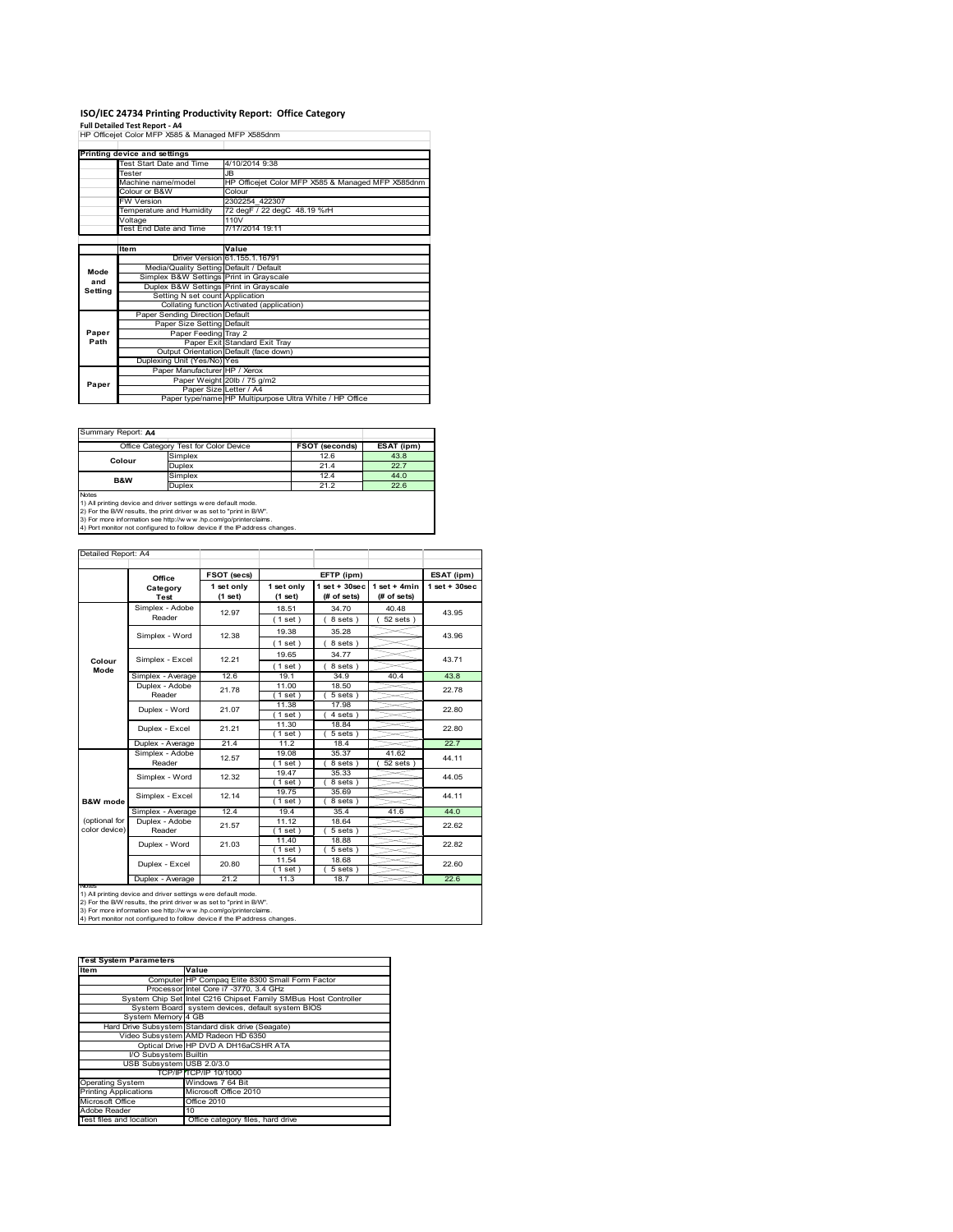#### **ISO/IEC 29183 Copy Productivity Report**

**Full Detailed Test Report ‐ LETTER** HP Officejet Color MFP X585 & Managed MFP X585dnm Test Start Date and Time 4/14/2014 16:04 Tester JB Machine name/model HP Officejet Color MFP X585 & Managed MFP X585dnm Colour or B&W Colour FW Version 2302254\_422307 Configuration (options) Not Specified Temperature and Humidity 73 degF / 23 degC 47.17 %rH Test End Date and Time: 7/17/2014 17:43 Pre-set Item **Pre-set Value** Output Resolution Default Output Quality Default Copying Mode Colour for Colour and B&W for B&W Auto Density Adjustment Default Collating function Set in Control Panel Paper Sending Direction Default Paper Type Setting Default Paper Feeding Tray 2 Paper Exit Default Face Up Exit Default (face down) Fixing Capability Default Image Quality Stability Default Capacity of Paper Default Others None Paper Manufacturer HP / Xerox Paper Weight 20lb / 75 g/m2 Paper Size Letter / A4 **Machine Setup Information Paper Paper Paper Path Temporary Stop Mode**

Paper type/name HP Multipurpose Ultra White / HP Office

| Summary Report: Letter                                                             |              |             |
|------------------------------------------------------------------------------------|--------------|-------------|
|                                                                                    | <b>SFCOT</b> | sESAT (ipm) |
| Color                                                                              | 9.6          | 45.7        |
| <b>B&amp;W</b>                                                                     | 9.4          | 45.9        |
| <b>Notes</b><br><b>First Copy Out and Copy Speed measured using ISO/IEC 29183.</b> |              |             |

First Copy Out and Copy Speed measured using ISO/IEC 29183, excludes first set of test documents. For more information see http://w w w .hp.com/go/printerclaims. Exact speed varies depending on the system configuration and document.

|       | Detailed Report: LETTER |              |       |             |                |             |
|-------|-------------------------|--------------|-------|-------------|----------------|-------------|
|       | Target                  | sFCOT (secs) |       | sEFTP (ipm) |                | sESAT (ipm) |
|       |                         |              | 1copy | 1copy+30sec | 1copy+4minutes |             |
|       | A                       | 9.41         | 6.36  | 38.20       | 43.80          | 45.65       |
|       |                         |              |       | 37 sets     | 288 sets       |             |
|       | B                       | 9.82         | 6.12  | 38.23       |                | 45.68       |
|       |                         |              |       | 37 sets     |                |             |
| Color | C                       | 9.41         | 6.37  | 38.96       |                | 45.81       |
|       |                         |              |       | 38 sets     |                |             |
|       | D                       | 9.44         | 6.35  | 38.31       |                | 45.78       |
|       |                         |              |       | 36 sets     |                |             |
|       | Average                 | 9.6          | 6.3   | 38.4        | 43.8           | 45.7        |
|       | Α                       | 9.34         | 6.42  | 38.59       | 44.43          | 45.95       |
|       |                         |              |       | 38 sets     | 290 sets       |             |
|       | B                       | 9.36         | 6.40  | 38.94       |                | 45.96       |
|       |                         |              |       | 37 sets     |                |             |
| B&W   | C                       | 9.38         | 6.38  | 38.42       |                | 45.84       |
|       |                         |              |       | 37 sets     |                |             |
|       | D                       | 9.44         | 6.34  | 38.35       |                | 45.92       |
|       |                         |              |       | 38 sets     |                |             |
|       | Average                 | 9.4          | 6.3   | 38.5        | 44.4           | 45.9        |

First Copy Out and Copy Speed measured using ISO/IEC 29183, excludes first set of test documents. For more information see<br>http://w w w .hp.com/go/printerclaims. Exact speed varies depending on the system configuration and